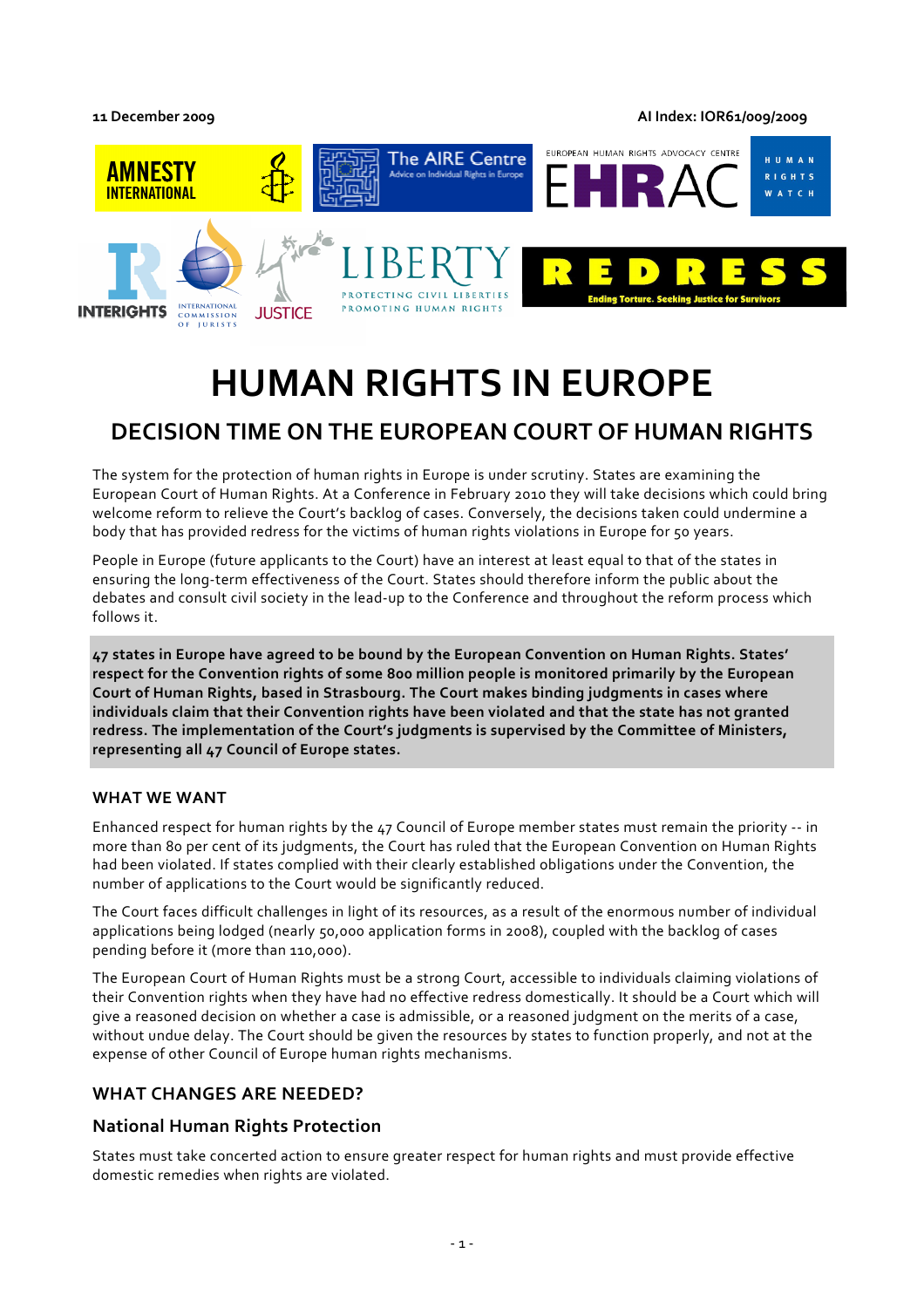Better implementation of the Convention at national level would mean greater respect for human rights throughout Europe and would reduce the need for individuals to apply to the Court for redress. Fewer cases would be sent to the Court if states implemented the Court's judgments by providing effective remedy and reparation and by taking steps aimed at ensuring the violation is not repeated, and if states implemented not only judgments against them, but also standards developed in all relevant judgments against other states. There would also be fewer cases brought about issues on which the Court has already clarified how the Convention should be applied (half of the Court's judgments in the past 50 years are on "repetitive" cases).

## **Reform of the Court**

Any reforms to the European Court of Human Rights should ensure that:

- the fundamental right of individual petition is preserved and not further curtailed;
- there is an efficient, fair, consistent, transparent and effective screening of applications received, to weed out the very high proportion (around 90 per cent) of applications that are inadmissible under the current criteria;
- judgments are given within a reasonable time, particularly in cases where time is of the essence, or that raise repetitive issues where the Court's case law is clear and those that arise from systemic problems;
- the Court is given adequate financial and human resources, without adversely impacting the budgets of other Council of Europe human rights mechanisms and bodies;
- solutions to the problems faced by the Court, including the varied reasons for inadmissible applications, are devised on the basis of informed analysis, transparent evaluation of both the root of the problems and recent and future reforms.

## **The Committee of Ministers**

The role of the Committee of Ministers in supervising states' implementation of the Court's judgments needs to be strengthened, not weakened. Its methods should be further developed and, when needed, the political pressure of the Committee must be brought to bear. The Department of Execution of Judgments, which assists with this task, urgently needs reinforcement.

**What is needed is political will. Political will by the 47 Council of Europe states to respect the European Convention on Human Rights, to ensure effective domestic remedies for violations of Convention rights, to implement and ensure the implementation of the Court's judgments and to adequately resource the European Court of Human Rights and the Department of Execution of Judgments. We note the recent Opinion by the Committee of Ministers' Steering Committee for Human Rights, the reflections of the Court's President and earlier proposals by the Group of Wise Persons and Lord Woolf.** 

#### **We support proposals:**

- to help potential applicants to the Court to be better informed about admissibility criteria;
- aimed at ensuring better implementation of the European Convention on Human Rights by states, such as improving domestic remedies or establishing effective ones where none exist; ensuring translation and dissemination of the Court's case law and the screening of legislation for compliance with the Convention; and involvement of both national Parliaments and human rights institutions in this endeavour;
- guaranteeing a high standard of expertise and independence of the Court's judges, selected in inclusive, comprehensive and transparent processes;
- to address the case backlog effectively through short-term measures;
- to enhance resources and methods related to the Committee of Ministers supervision of implementation of judgments

#### **We oppose proposals:**

- that would undermine the accessibility of the Court such as charging applicants fees, or adding new, more restrictive admissibility criteria. Lack of funds should never be an obstacle for bringing an application before the Court;
- that would give the Court discretion to decide on which admissible cases it renders judgment;
- that would lessen the powers of the Committee of Ministers and the Department of Execution of Judgments to supervise the implementation of Court judgments**.**

#### **Further reflection is needed to address concerns about proposals:**

- to permit national courts to request Advisory Opinions from the European Court of Human Rights;
- to simplify the procedures for amending Convention provisions relating to the Court's operating rules and procedures.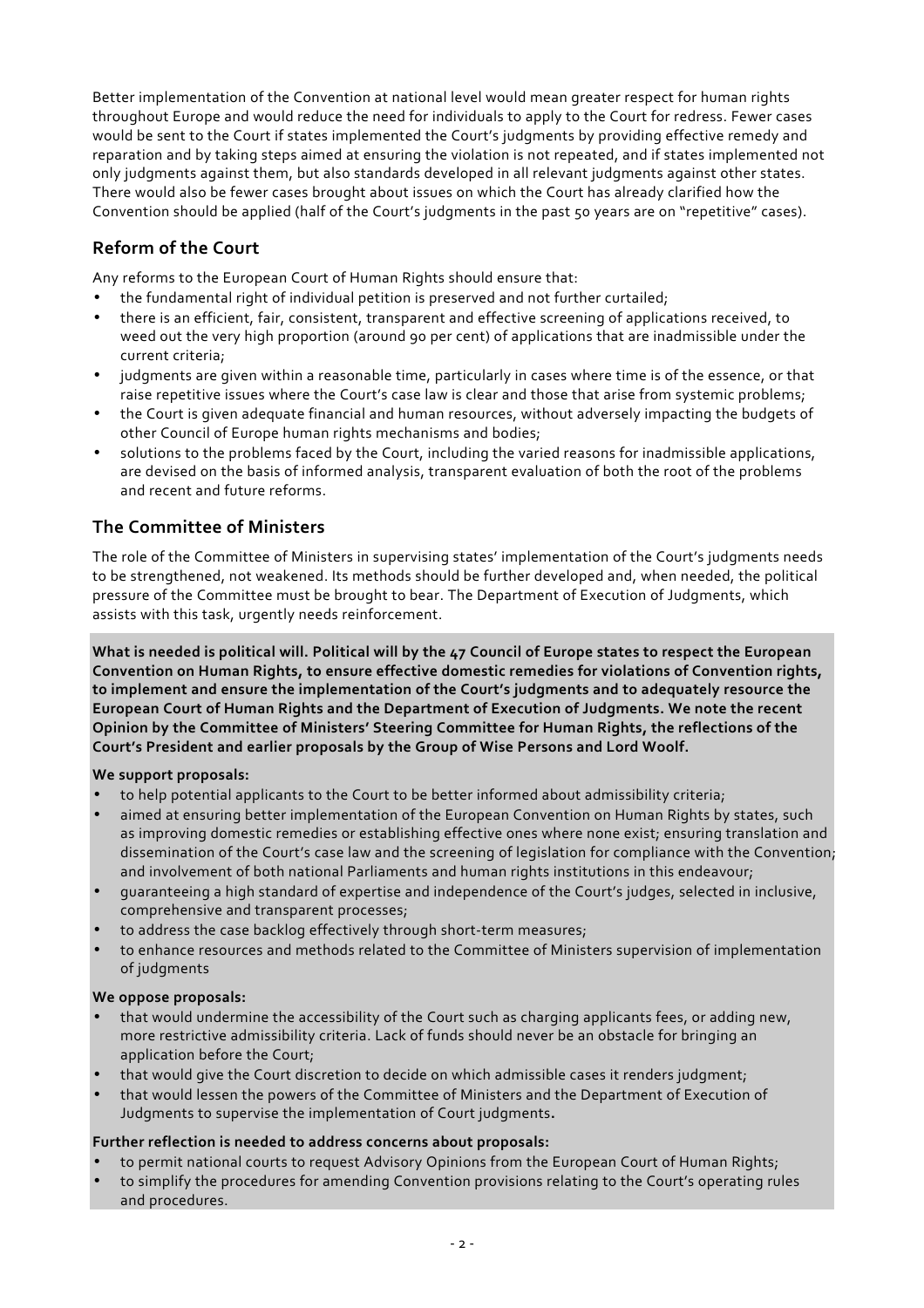## **List of signatories to Joint NGO Appeal (as of 16 February 2010) Liste des signataires de l'Appel des ONG (en date du 16 février 2010)**

*Human rights in Europe: Decision time on the European Court of Human Rights,* 11 December 2009, AI Index: IOR 61/009/2009, http://www.amnesty.org/en/library/info/IOR61/009/2009/en.

*Les droits humains en Europe: un tournant décisif pour la Cour européenne des droits de l'homme*, 11 décembre 2009, Index AI: IOR 61/009/2009, http://www.amnesty.org/fr/library/info/IOR61/009/2009/fr.

#### **Document issued by / Document publié par Amnesty International, the AIRE Centre, the European Human Rights Advocacy Centre (EHRAC), Human Rights Watch, Interights, the International Commission of Jurists (ICJ), Justice, Liberty and REDRESS.**

- 1. ACAT-Suisse (Action des chrétiens pour l'abolition de la torture), Berne, Switzerland
- 2. ACCEPT Association, Bucharest, Romania
- 3. Access Info Europe, Madrid, Spain
- 4. Access to Information Programme, Sofia, Bulgaria
- 5. ACEP Associação Para a Cooperação Entre os Povos, Lisbon, Portugal
- 6. Advokater utan Gränser, Stockholm, Sweden
- 7. AG Globale Verantwortung, Vienna, Austria
- 8. Aim for Human Rights, Utrecht, Netherlands
- 9. Albanian Helsinki Committee, Tirana, Albania
- 10. ArciLesbica Nazionale, Bologna, Italy
- 11. Art.1 Dutch national association against discrimination (Art.1 - voorkomt en bestrijdt discriminatie), Rotterdam, Netherlands
- 12. Article 19: Global Campaign for Free Expression, London, United Kingdom
- 13. Associação Portuguesa de Apoio à Vítima / Portuguese Association for Victim Support (APAV), Lisbon, Portugal
- 14. Association Européenne pour la Défense des Droits de l'Homme, Brussels, Belgium
- 15. Association for the Defense of Human Rights in Romania-the Helsinki Committee (APADOR-CH), Bucharest, Romania
- 16. Association for the Prevention of Torture (APT), Geneva, Switzerland
- 17. Avocats Européens Democrates / European Democratic Lawyers (AED – EDL), France
- 18. Bar Human Rights Committee of England and Wales (BHRC), London, United Kingdom
- 19. British Irish Rights Watch, London, United Kingdom
- 20. Bulgarian Helsinki Committee, Sofia, Bulgaria
- 21. Caritas Europe, Brussels, Belgium
- 22. Çavaria, Belgium
- 23. CEJI A Jewish Contribution to an Inclusive Europe, Brussels, Belgium
- 24. Center for Human Rights and Conflict Resolution, Skopje, Macedonia
- 25. Center for the Development of Democracy and Human Rights, Moscow, Russia
- 26. Centre Européen du Conseil International des Femmes / European Centre of the International Council of Women (CECIF/ECICW), Paris, France
- 27. Chance for Children Foundation (CFCF), Budapest, Hungary
- 28. Children's Rights Alliance for England (CRAE), London, United Kingdom
- 29. Citizen's Watch, St. Petersburg, Russia
- 30. Civil Rights Defenders (former Svenska Helsingforskommittén), Stockholm, Sweden
- 31. COC Netherlands, Amsterdam, Netherlands
- 32. COJEP International, Strasbourg, France
- 33. Comité exécutif de la Conférence des commissions Justice et Paix d'Europe, Paris, France
- 34. Committee for Human Rights, Leskovac, South Serbia
- 35. Committee on the Administration of Justice Ltd (CAJ), Belfast, Northern Ireland, United Kingdom
- 36. Domestic Abuse Intervention Centre Vienna (Wiener Interventionsstelle gegen Gewalt in der Familie), Austria
- 37. East European Development Institute, Kyiv, Ukraine
- 38. Eurasian Lawyers Association, Baku, Azerbaijan
- 39. Euro-Mediterranean Human Rights Network (EMHRN), Copenhagen, Denmark
- 40. European Criminal Bar Association, London, United Kingdom
- 41. European Humanist Federation, Brussels, Belgium
- 42. European Network Church on the Move / Réseau Européen Eglises et Libertés (EN/RE), Paris, France
- 43. European Prison Education Association (EPEA), Drammen, Norway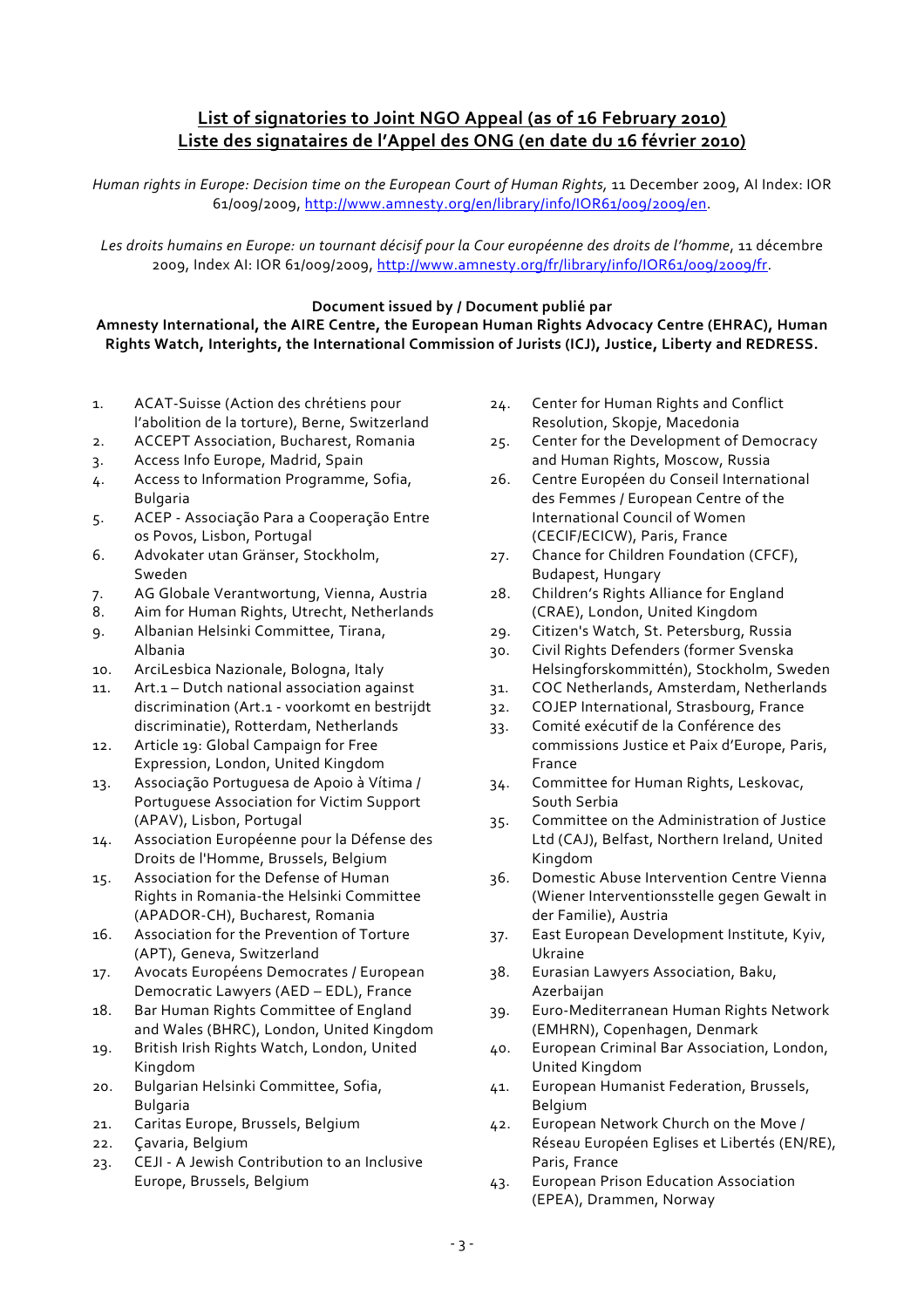- 44. European Roma Rights Centre, Budapest, Hungary
- 45. European Training and Research Centre for Human Rights and Democracy (ETC), Graz, Austria
- 46. Fair Trials International, London, United Kingdom
- 47. Fédération Européenne des Centres de Recherche (FECRIS), Marseille, France
- 48. FIACAT Fédération Internationale de l'Action des Chrétiens pour l'Abolition de la Torture, Paris, France
- 49. FIAN Norway (Food First Information and Action Network), Oslo, Norway
- 50. Finnish League for Human Rights, Helsinki, Finland
- 51. FIZ Fachstelle Frauenhandel und Frauenmigration, Zürich, Switzerland
- 52. FLAC Free Legal Advice Centres, Dublin, Ireland
- 53. Forum Menschenrechte, Berlin, Germany
- 54. Georgian Young Lawyers Association, Tbilisi, Georgia
- 55. Gesellschaft für bedrohte Völker Schweiz / Society for threatned peoples - Switzerland, Bern, Switzerland
- 56. Global Initiative to End All Corporal Punishment of Children, London, United Kingdom
- 57. Greek Helsinki Monitor, Glyka Nera, Greece
- 58. Hellenic League for Human Rights, Athens, Greece
- 59. Helsinki Committee for Human Rights in Serbia, Belgrade, Serbia
- 60. Homosexuelle Initiative (HOSI) Wien 1. Lesben- und Schwulenverband Österreichs, Austria
- 61. Human Rights Action / Akcija za ljudska prava, Podgorica, Montenegro
- 62. Human Rights Center of Azerbaijan, Baku, Azerbaijan
- 63. Human Rights Centre, Tbilisi, Georgia
- 64. Human Rights Foundation of Turkey (HRFT) / Turkiye Insan Haklari Vakfi (TIHV), Ankara, Turkey
- 65. Human Rights Monitoring Institute, Vilnius, Lithuania
- 66. Humanitarian Law Center, Belgrade, Serbia
- 67. Hungarian Civil Liberties Union (HCLU), Budapest, Hungary
- 68. Hungarian Helsinki Committee, Budapest, Hungary
- 69. ILGA-Europe, Brussels, Belgium
- 70. Independent Journalists' Association of Serbia, Belgrade, Serbia
- 71. Iniciativa Inakost, Trnava, Slovakia
- 72. International Caucasus Foundation on Minority Issues (ICFMI), Baku, Azerbaijan
- 73. International Federation of Human Rights (FIDH), Paris, France
- 74. International Partnership for Human Rights (IPHR), Brussels, Belgium
- 75. International Protection Centre, Russia
- 76. International Rehabilitation Council for Torture Victims (IRCT), Copenhagen, Denmark
- 77. International Society of City and Regional Planners (ISOCARP), The Hague, **Netherlands**
- 78. Internationale Frauenliga für Frieden und Freiheit/ Deutsche Sektion (Women's Internationale League for Peace and Freedom / German Section), Berlin, Germany
- 79. Internationale Gesellschaft für Menschenrechte (IGFM), Frankfurt am Main, Germany
- 80. Interregional Association of Human Rights Organisations "AGORA", Russia
- 81. Interregional NGO "Committee Against Torture", Nizhniy Novgorod, Russia
- 82. Irish Centre for Human Rights (Faculty of Law, National University of Ireland), Galway, Ireland
- 83. Irish Council for Civil Liberties, Dublin, Ireland
- 84. JPL Monde Association Justice Paix Liberte, Geneva, Switzerland
- 85. Justice and Peace Netherlands, The Hague, Netherlands
- 86. Kindernothilfe, Duisburg, Germany
- 87. Kurdish Human Rights Project, London, United Kingdom
- 88. La Strada International, Amsterdam, Netherlands
- 89. Latvian Centre for Human Rights, Riga, Latvia
- 90. Lawyers Committee for Human Rights (YUCOM), Belgrade, Serbia
- 91. Lawyers for Constitutional Rights and Freedoms (JURIX), Moscow, Russia
- 92. Legal Clinic for Refugees and Immigrants, Sofia, Bulgaria
- 93. Legal Defence Bureau for National and Ethnic Minorities (NEKI), Budapest, Hungary
- 94. Legal Information Centre for Human Rights, Tallinn, Estonia
- 95. Lesben- und Schwulenverband in Deutschland (LSVD), Köln, Germany
- 96. Ligue des Droits de l'Homme Belgique (Belgian Human Rights League), Brussels, Belgium
- 97. Ludwig Boltzmann Institut für Menschenrechte – BIM, Vienna, Austria
- 98. Minority Rights Group International, London, United Kingdom